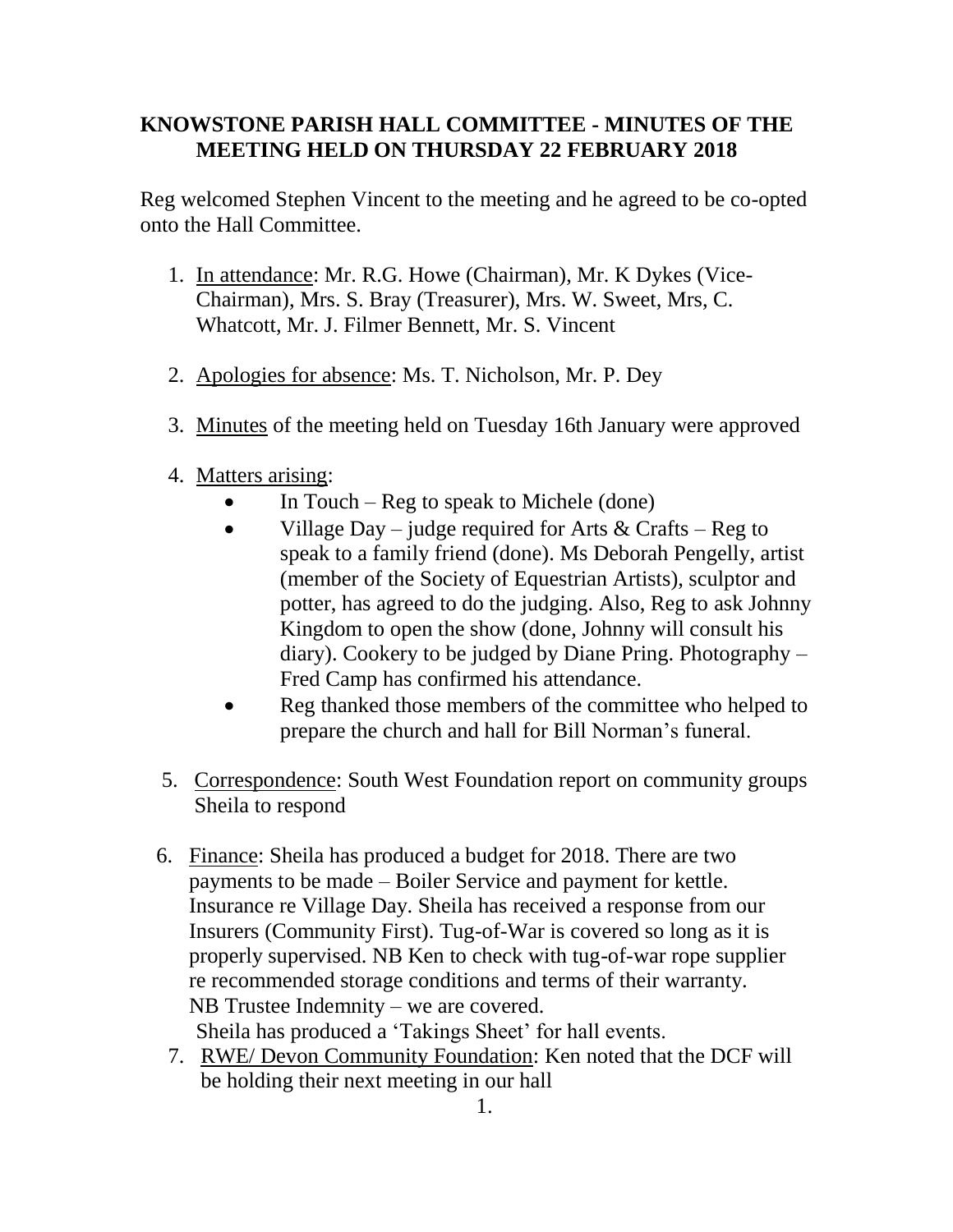Curtains – samples on their way to Tiff Need for new speakers to be reviewed BroadBand signs to be on display in hall (Ken to arrange) Screen curtain holder (Ken to speak to David Herbert (carpenter) to get a quote. Tiff's suggestion for forward planning for hall improvements was agreed to.

- 8. Hall maintenance issues: 3 slates missing off hall roof S/W end. Reg to speak to Nick Avery (done). Slates were replaced on Monday 26th January by. Nick noted that when the solar panels were installed some slates were forced upwards to allow for cable entries leaving them liable to damage in high winds. Ken to contact solar panel installer. Paths surrounding the hall need pressure washing to remove the moss. As the same applies to the church paths we will organise a joint effort.
- 9. Hall Activities:

Film Nights: 'Sully' produced a surplus of £64.10 well done Michele The next film is 'Paddington 2' to be shown on March 22nd Indoor Spring Market on 31st March: Being organised by Stephen Vincent. 13 tables so far confirmed  $(f7 \text{ each})$  Post meeting note – as at 3rd March 16 sold with 7enquiries. Steve will encourage the stall holders at the 31st March event to sign up for 16th June

- 10. Village Show & Fair 16th June. Wendy S, Wendy V and Sheila will meet on April 2nd to finalise details of the competitions ready for the website. Sheila has produced a TimeLine for the show. Gazebos – we have 6 new ones, 2 in the shed, plus Ken's plus the marquee (nb two required for catering). 22 tables available. Banners: Steve has designed a banner and will obtain quotes from local suppliers. These will be generic for continued use. Johnny Kingdom – as mentioned above, Johnny has been asked to declare the show open. We await his reply.
	- 11. Calendar: Ken has updated and distributed the hall calendar